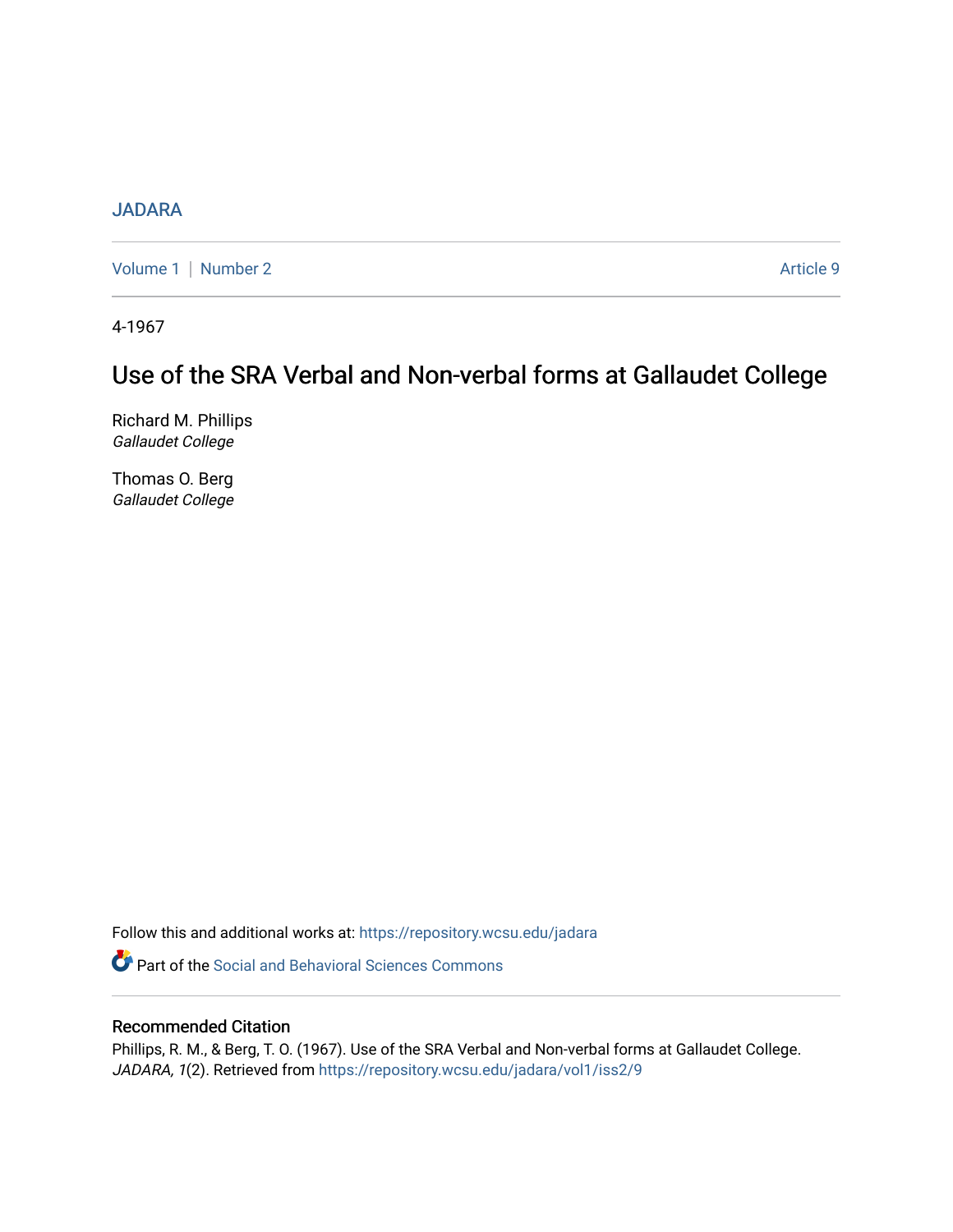## USE OF THE SRA VERBAL AND NON-VERBAL FORMS AT GALLAUDET COLLEGE

#### RICHARD M. PHILLIPS and THOMAS O. BERG

Deaf students at Gallaudet College, Washington, D.C., have been given the SRA Verbal and Non-Verbal Forms for approximately ten years. These tests were adopted to meet the need for a short-time-limit, generalized, group test of both verbal and non-verbal ability. Admit tedly, these tests have not been exceptionally useful as academic pre dictors, but have served as a means of enhancing student self-concepts as derived from some understanding of their ability in these two fields of intellectual activity. The data obtained from the ten groups cov ered by this discussion of the tests and the scores achieved would seem to have some relevance to the general counselor working with the deaf client in a rehabilitation setting where there is need for some concept of ability but where time or resources for a more complete psychometric testing are not available.

The SRA Verbal Form is an instrument consisting of 84 multiplechoice items designed to evaluate both verbal and quantitative skills and combining them into a total ability score. The vocabulary items consist of same or opposite selections, and the quantitative score is derived from both arithmetic reasoning problems and number series. In actual effect, the whole test is a verbal one with the quantitative score based almost entirely upon verbal concepts and reading skill. For this reason, the present study does not attempt to discuss part scores, but uses only the quotient resulting from the total score.

The Non-Verbal Form provides a single score derived from 60 test items. The task is that of selecting from a series of five pictures or

Published by WestCollections: digitalcommons@wcsu,

嚩

1

RICHARD AA. PHILLIPS and THOMAS O. BERG ore the Dean and Assistant Dean of Stu dents, respectively, at Gallaudet College, Wayne Frick at the Gallaudet Computer Center supplied statistical computation.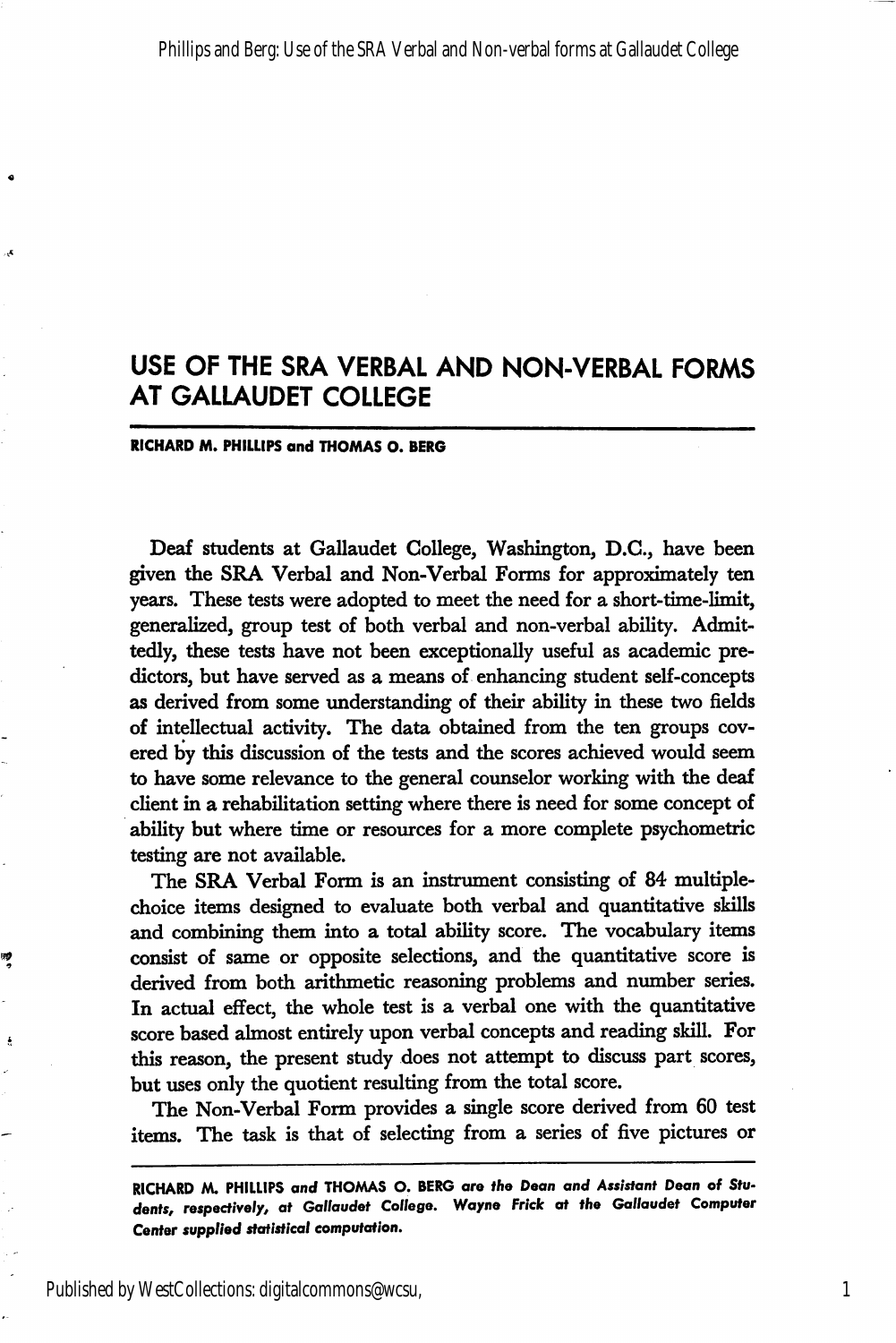#### 60 JOURNAL OF REHABILITATION OF THE DEAF

drawings the one that differs from the others in some significant way. Twenty items involve geometric designs, and the rest are dependent upon familiarity with everyday items within a person's living experi ence. Very few of these items should be foreign to the average deaf person, so there is little danger from the standpoint of cultural bias.

Time is an extreme factor in these tests, the Verbal Form being lim ited to ten minutes and the Non-Verbal to fifteen minutes. For some clients, the time limitations will be a problem. On the other hand, this evidence of ability to work under pressure is information of value to the counselor in evaluating ability to cope with training and job situations. Experience shows that the vast majority of the study group was able to complete all of the non-verbal items, but very few could complete the 84 problems of the Verbal Form. Scoring and evaluating is a relatively fast and easy process. Answers of Edition AH of the SRA Forms, marked by the testee, are transformed to a self-scoring grid by means of carbon paper. Correct answers are counted and converted to quotients and then to stanines or percentiles by means of graphs.

At the time of this brief study of the SRA tests, data was available from ten different groups, ranging in size from  $N = 38$  to  $N = 189$ . These groups consisted of entering students at Gallaudet College, and were basically administered in the fall of the year. In a few instances, a group was tested in the spring as a part of another testing program. However, little additional growth in the skills surveyed could have been obtained during the time between admission and testing.

An additional feature in the use of these instruments is the attempt by the authors to show the types of occupations commensurate with the various percentile ranks. Although this type of comparison is not vali dated with deaf persons, and no attempt to do this is possible with the groups tested, there may be certain values in having such a tool for counseling. This information is provided by a job chart which attempts to rank the intelligence required by 150 types of jobs, ranging from lumberjack to executive. The average lumberjack is shown to have a percentile rank of 22, and the range of intelligence for persons doing this type of work extends from approximately the 8th percentile to the 43rd percentile. A teacher is estimated to stand at the 86th percentile and persons in that profession range from the 74th to the 92nd percentile.

The counselor working with deaf persons would need to use extreme caution in evaluating the results of either of the SRA tests. The general population norms will not apply, as is shown by the percentile rank comparisons in Table I. These percentiles have been obtained by com-

2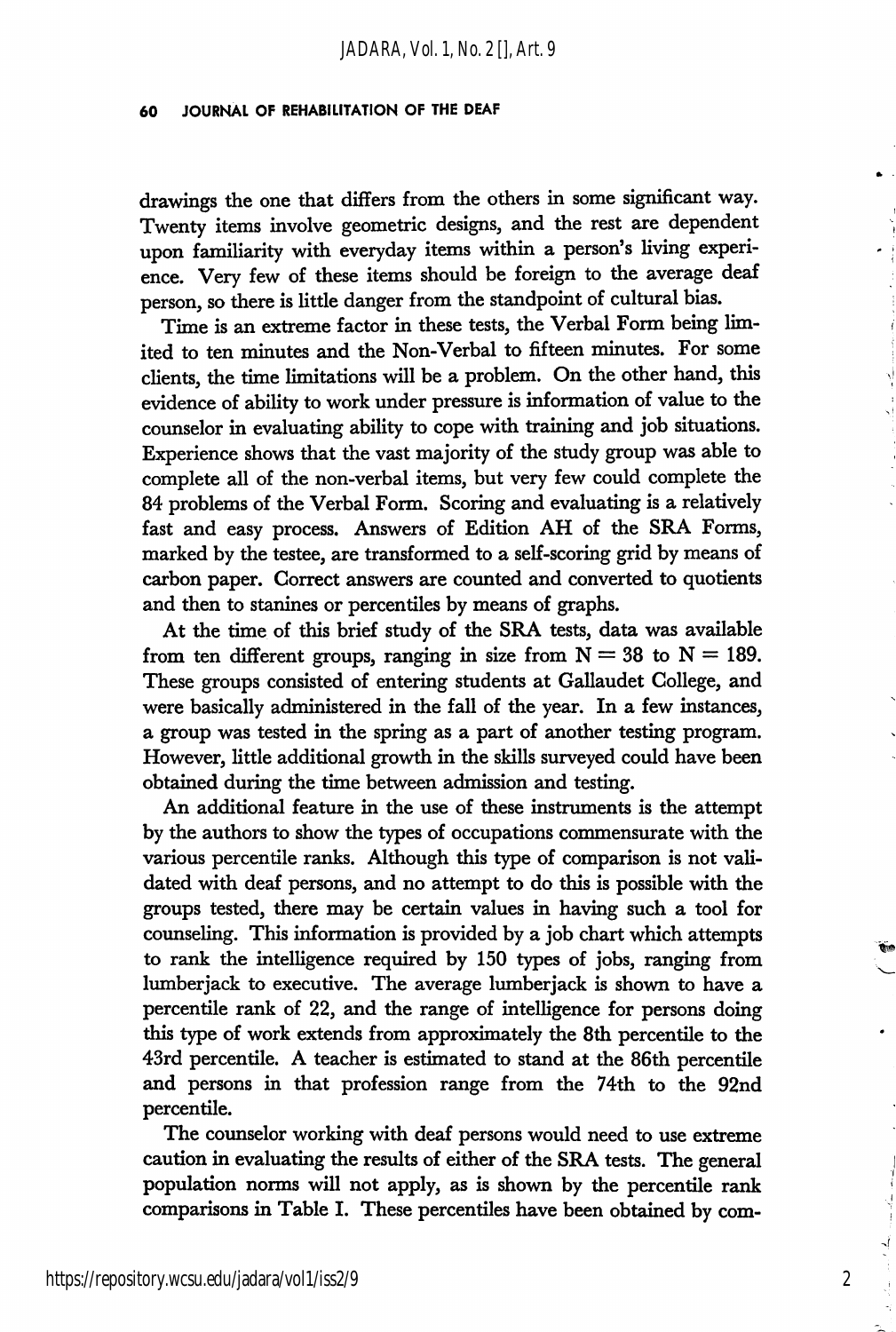#### USE OF THE SRA VERBAL AND NON-VERBAL FORMS 61

bining scores from ten different classes to provide groups in excess of 900 students each. Such groupings are by no means representative of the deaf population, but do give ability levels of entering students at Gallaudet and represent a sampling from all parts of the country as

| Percentile Rank<br>National Norms | Quotient<br>Rank      | Percentile Rank<br>Gallaudet Norms | Non-Verbal<br>Percentile Rank<br>Gallaudet Norms |
|-----------------------------------|-----------------------|------------------------------------|--------------------------------------------------|
| 99                                | 140                   | 99                                 | 99                                               |
|                                   | $\ddotsc$             |                                    |                                                  |
| 98                                | . .<br>$\bullet$      | 99                                 | 95                                               |
|                                   | $\ddotsc$             |                                    |                                                  |
| 97                                | $\ddotsc$<br>130      | 99                                 | 93                                               |
|                                   | $\cdots$              |                                    |                                                  |
| 93                                |                       | 98                                 | 82                                               |
|                                   |                       |                                    |                                                  |
|                                   | .                     |                                    |                                                  |
| 89                                | 120                   | 97                                 | 74                                               |
| 82                                | .<br>×.               | 96                                 | 65                                               |
|                                   | $\bullet$             |                                    |                                                  |
|                                   | $\cdots$              |                                    |                                                  |
| 73                                | 110                   | 95                                 | 45                                               |
|                                   | . .<br>$\bullet$      |                                    |                                                  |
| 62                                |                       | 92                                 | 22                                               |
|                                   | $\bullet$<br>$\cdots$ |                                    |                                                  |
| 50                                | 100                   | 87                                 | 17                                               |
|                                   | .                     |                                    |                                                  |
| 38                                | $\bullet$             | 79                                 | 13                                               |
|                                   | $\bullet$             |                                    |                                                  |
| 27                                | $\cdots$<br>90        | 67                                 | 10                                               |
|                                   | $\ddot{\phantom{0}}$  |                                    |                                                  |
| 19                                | $\bullet$             | 52                                 | 6                                                |
|                                   | .                     |                                    |                                                  |
|                                   | .                     | 36<br>Ŷ,                           | 3                                                |
| 12                                | 80                    |                                    |                                                  |
| 7                                 | .<br>$\bullet$        | 23                                 | $\mathbf{1}$                                     |
|                                   | $\ddot{\phantom{0}}$  |                                    |                                                  |
|                                   | $\ddotsc$             |                                    |                                                  |
| 4                                 | 70                    | 11                                 |                                                  |
| $\overline{\mathbf{2}}$           | $\bullet$             | 5                                  |                                                  |
|                                   | ٠                     |                                    |                                                  |
|                                   | $\ddot{\phantom{1}}$  |                                    |                                                  |
| $\mathbf{1}$                      | 60                    | $\mathbf{1}$                       |                                                  |

#### TABLE I. COMPARATIVE PERCENTILE CHART

 $\lambda$ 

 $\bullet$ ż  $\ddot{\phantom{a}}$ 

 $\overline{a}$ 

 $\ddot{\phantom{a}}$ 

Published by WestCollections: digitalcommons@wcsu,